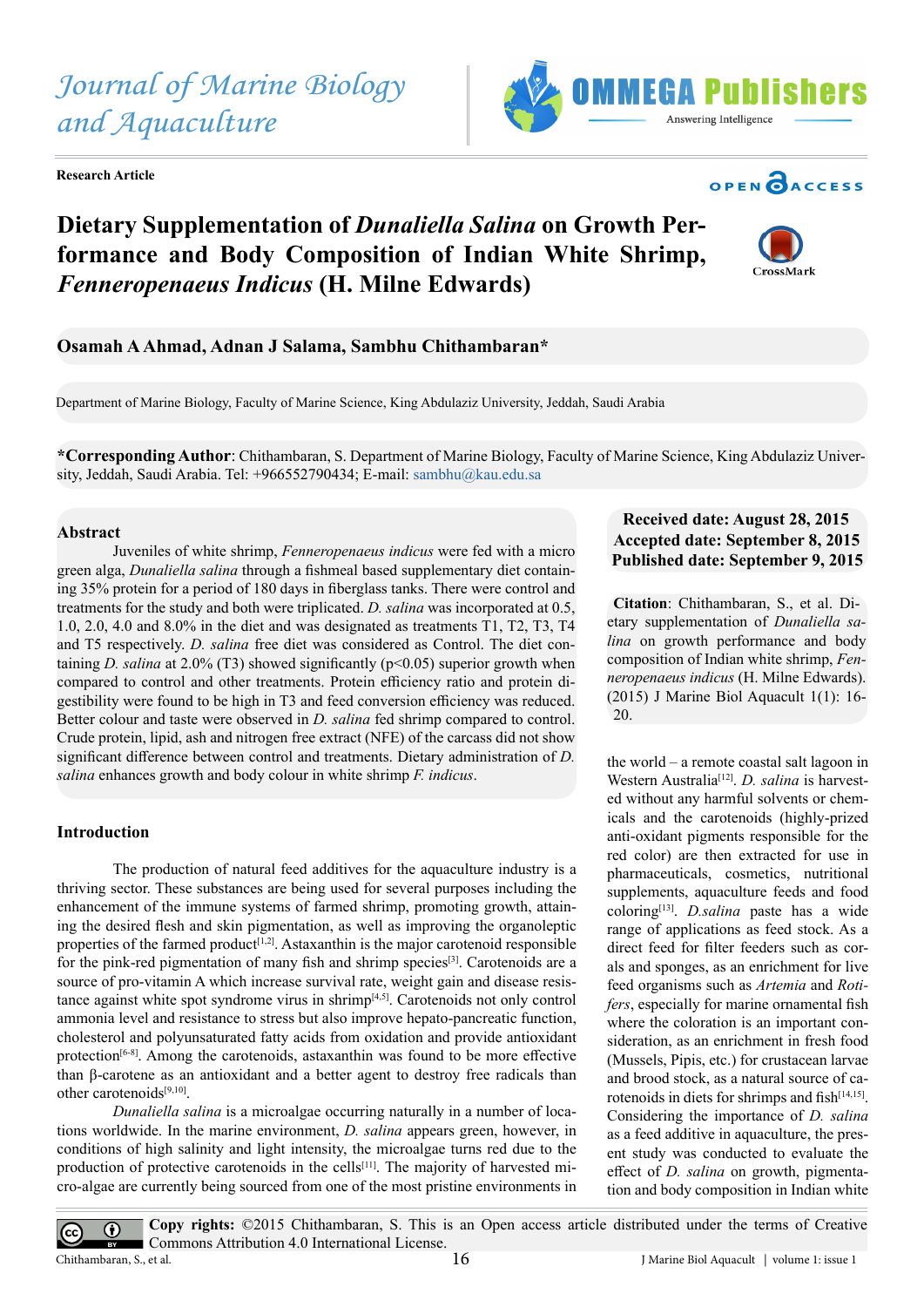shrimp, *Fenneropenaeus indicus* an ideal candidate species for coastal aquaculture practice in the Kingdom.

### **Results**

### **Growth Performance**

Data on growth performance of shrimp are presented in Table 1 and Figure 1. A diet containing *D. salina* at 2.0% (T3) showed superior growth when compared to control and other treatments. ANOVA shows that there is significant difference (p<0.05) on weight between control and treatments. High SGR  $(%)$  was observed in T3 followed by T4, T2 and T1 and it was low in T5. Biomass was high in T3 compared to control and other treatments. Highest survival was recorded in Control followed by T1, T3, and T4 and it was lowest in T2.

**Table 1:** Growth, survival and biomass of shrimp fed *D. salina* diets

| Parameters        | Control          | T1                | T2                | T <sub>3</sub>   | T <sub>4</sub>   | T <sub>5</sub>   |
|-------------------|------------------|-------------------|-------------------|------------------|------------------|------------------|
|                   | $M\pm SD$        | $M\pm SD$         | $M\pm SD$         | $M\pm SD$        | $M\pm SD$        | $M\pm SD$        |
| Initial length    | $9.2\pm$         | $9.2\pm$          | $9.2\pm$          | $9.2\pm$         | $9.2\pm$         | $9.2\pm$         |
| (cm)              | 0.1              | 0.1               | 0.1               | 0.1              | 0.1              | 0.1              |
| Initial weight    | $4.4\pm$         | $4.4\pm$          | $4.4\pm$          | $4.4\pm$         | $4.4\pm$         | $4.4\pm$         |
| (g)               | 0.1              | 0.1               | 0.1               | 0.1              | 0.1              | 0.1              |
| Final length      | $13.6\pm$        | $13.6\pm$         | $13.5\pm$         | $14.3+$          | $14.2 \pm$       | $13.3+$          |
| (cm)              | 0.9              | 0.7               | 0.8               | 0.7              | 0.6              | 0.9              |
| Final weight      | $15.5\pm$        | $16.1\pm$         | $16.7\pm$         | $17.6\pm$        | $17.2+$          | $15.1\pm$        |
| $(g)^*$           | 3.6 <sup>a</sup> | 2.8 <sup>a</sup>  | 2.8 <sup>ab</sup> | 2.9 <sup>b</sup> | $3.4^{b}$        | 3.0 <sup>a</sup> |
| Net length        | $4.4\pm$         | $4.4\pm$          | $4.3\pm$          | $5.1\pm$         | $5.0\pm$         | $4.1\pm$         |
| gain (cm)         | 0.6              | 0.9               | 0.8               | 0.5              | 0.6              | 0.9              |
| Net weight        | $11.1\pm$        | $11.7\pm$         | $12.3\pm$         | $13.2\pm$        | $12.8\pm$        | $10.7\pm$        |
| gain(g)           | 1.6              | 1.2               | 0.9               | 1.3              | 31.7             | 1.0              |
| $SGR$ $(\%)$      | $0.83\pm$        | $0.85\pm$         | $0.85\pm$         | $0.89 +$         | $0.88\pm$        | $0.82 +$         |
|                   | 0.3              | 0.3               | 0.4               | 0.3              | 0.4              | 0.3              |
| Survival $(\%)^*$ | $78.3\pm$        | 63.3 <sup>±</sup> | $48.3\pm$         | $60\pm$          | $58.5\pm$        | $58.3\pm$        |
|                   | 2.6 <sup>d</sup> | $3.1^\circ$       | 2.9 <sup>a</sup>  | $2.0^\circ$      | 2.8 <sup>b</sup> | 4.0 <sup>b</sup> |
| Biomass $(g)$     | $730.3\pm$       | $610.6\pm$        | $471.4 \pm$       | $632.0 \pm$      | $600.4\pm$       | 530.1 $\pm$      |
|                   | 12.1             | 9.8               | 10.3              | 13.2             | 11.1             | 9.4              |

M-Mean; SD- Standard Deviation

Ī

 $*p<0.05$ ; a, b, c, d. Means with the same superscript do not differ from each other (Duncan's test)



**Figure 1:** Growth performance of *F. indicus* fed *D. salina* diets

# **Water Quality Parameters**

Data on physical and chemical water quality parameters observed during the culture period is depicted in Figure 2, 3. These parameters were found to be within the range suitable for shrimp growth and there was no significant difference  $(p>0.05)$ on parameters between control and treatment tanks.



**Figure 2:** Physical water quality parameters during the culture period



**Figure 3:** Chemical water quality parameters during the culture period

# **Feed Utilization**

Details of feed utilization study are presented in Table 2. Protein Efficiency ratio and apparent protein digestibility were found to be high in T3 when compared to control and other treatments. Feed conversion ratio was low in T3. Significant difference (p<0.05) in feed conversion efficiency was observed between control and T3 but there was no significant difference in feed consumption, excretion, assimilation and protein digestibility between control and treatments.

| Parameters                    | Control          | T1               | T2               | T <sub>3</sub> | T <sub>4</sub>   | T <sub>5</sub> |
|-------------------------------|------------------|------------------|------------------|----------------|------------------|----------------|
|                               | $M \pm SD$       | $M \pm SD$       | $M \pm SD$       | $M \pm SD$     | $M \pm SD$       | $M \pm SD$     |
| Feed consump-                 | $1\pm$           | $1\pm$           | $1\pm$           | $1\pm$         | $1\pm$           | $1 \pm 0.0$    |
| tion $(g)^{NS}$               | 0.0              | 0.0              | 0.0              | 0.0            | 0.0              |                |
| Excretion $(g)$ <sup>NS</sup> | $0.1\pm$         | $0.1\pm$         | $0.1\pm$         | $0.1\pm$       | $0.1\pm$         | $0.1\pm$       |
|                               | 0.1              | 0.0              | 0.1              | 0.0            | 0.0              | 0.0            |
| Assimilation                  | 0.7 <sub>±</sub> | $0.7\pm$         | $0.7\pm$         | $0.7\pm$       | $0.7\pm$         | $0.7\pm$       |
| $(g)$ <sup>NS</sup>           | 0.1              | 0.1              | 0.1              | 0.1            | 0.1              | 0.1            |
| FCE $(%)^*$                   | $2.90 \pm$       | $2.40 \pm$       | $2.20 \pm$       | $1.80+$        | $2.20 \pm$       | $2.10\pm$      |
|                               | $0.3^\circ$      | 0.4 <sup>b</sup> | 0.3 <sup>b</sup> | $0.5^{\rm a}$  | 0.3 <sup>b</sup> | $0.4^{\rm a}$  |
| Protein efficien-             | $2.57\pm$        | $2.28\pm$        | $2.28\pm$        | $3.14\pm$      | $2.85 \pm$       | $2.00 \pm$     |
| cy ratio <sup>NS</sup>        | 0.7              | 0.6              | 0.6              | 0.7            | 0.6              | 0.4            |
| Protein digest-               | $78.9+$          | $79.4 \pm$       | $80.0 \pm$       | $82.0+$        | $81.1\pm$        | 78.9±          |
| ibility $(\%)^{NS}$           | 1.8              | 1.5              | 2.2              | 2.6            | 1.8              | 1.7            |

**Table 2:** Feed utilization of shrimp fed *D. salina* diets

\*p<0.05; NS- p>0.05; M- Mean; DS- Standard Deviation; FCE-Feed conversion efficiency

a, b, c. Means with the same superscript do not differ from each other (Duncan's test)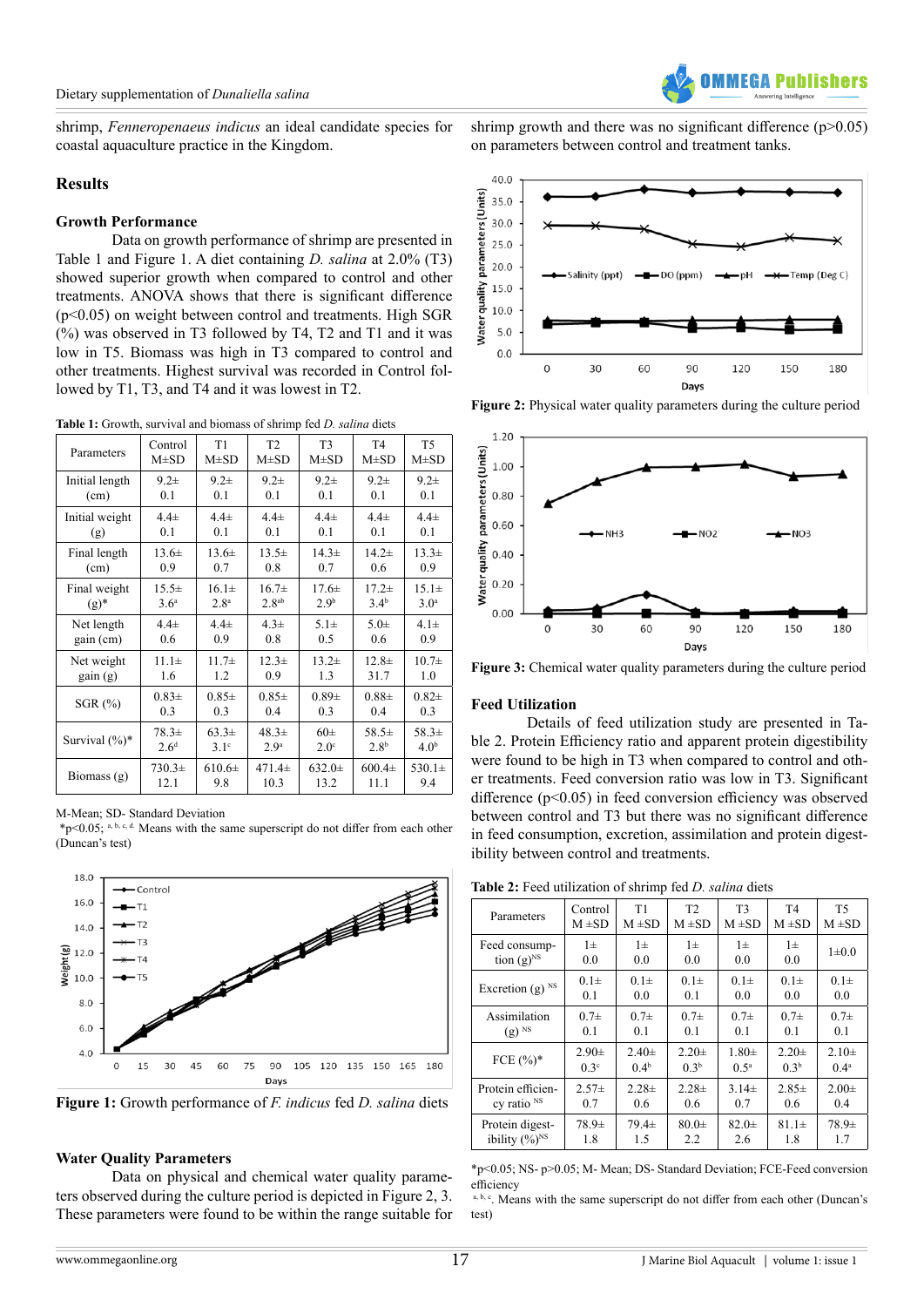### **Physical Quality of Shrimp**

Details on physical quality of shrimp after culture are presented in Table 3. Soft shell and loose shell percentage was low in *D. salina* fed shrimps compared to control and the observed difference between control and treatments was significant  $(p<0.01)$ . Shrimp colour and taste were found to be increased in higher dose of *D. salina* fed shrimps.

| Parameters                | Control          | T1               | T <sub>2</sub>   | T <sub>3</sub>   | T <sub>4</sub>   | T <sub>5</sub>   |
|---------------------------|------------------|------------------|------------------|------------------|------------------|------------------|
|                           | $M \pm SD$       | $M \pm SD$       | $M \pm SD$       | $M \pm SD$       | $M \pm SD$       | $M \pm SD$       |
| Soft Shell $(\%)^*$       | $4.2\pm$         | $3.0 \pm$        | 6.9 <sub>±</sub> | $5.6\pm$         | $2.9\pm$         | $5.0\pm$         |
|                           | 0.6              | 0.3              | 2.1              | 1.1              | 0.9              | 2.1              |
| Loose Shell               | $27.7\pm$        | $20.7\pm$        | $24.1 \pm$       | $22.2+$          | $20.0 \pm$       | $20.0\pm$        |
| $(\%)^*$                  | 2.3 <sup>c</sup> | 3.1 <sup>a</sup> | 1.9 <sup>b</sup> | $2.5^{b}$        | 2.8 <sup>a</sup> | 1.8 <sup>a</sup> |
| Hard Shell                | $68.1\pm$        | $76.3\pm$        | $69.0 \pm$       | $72.2+$          | $77.1\pm$        | $75.0 \pm$       |
| $(\%)^*$                  | 2.5 <sup>a</sup> | 3.4 <sup>b</sup> | 3.6 <sup>a</sup> | 2.6 <sup>b</sup> | 1.6 <sup>b</sup> | 2.9 <sup>b</sup> |
| Shrimp colour<br>(cooked) | light            | light            | light            | Dark             | Dark             | Dark             |
| Taste                     | <b>Bland</b>     | Bland            | Light<br>sweet   | Light<br>sweet   | Light<br>sweet   | Light<br>sweet   |

**Table 3:** Physical quality of shrimp fed *D. salina* diets

\*p<0.05; M- Mean; DS- Standard Deviation

a, b, c. Means with the same superscript do not differ from each other (Duncan's test)

## **β -Carotene Analysis**

Data on β-carotene analysis is shown in Table 4. The average β-carotene level in *D. salina* is found to be 0.5%. The residual β-carotene content in shrimp carcass after experiment is found to be negligible.

**Table 4:** β-carotene content in *D. salina*, feeds and carcass

| Parameters                        | Con<br>trol | T1           | T <sub>2</sub> | T <sub>3</sub> | T <sub>4</sub> | T5           |
|-----------------------------------|-------------|--------------|----------------|----------------|----------------|--------------|
| $\beta$ -carotene in D.salina (%) | 0.5         | 0.5          | 0.5            | 0.5            | 0.5            | 0.5          |
| $\beta$ -carotene in Feed (%)     | $\Omega$    | 0.25         | 0.5            | 1.0            | 2.0            | 7.0          |
| $β$ -carotene in carcass (%)      | 0           | 0.00<br>0057 | 0.00<br>0063   | 0.00<br>003    | 0.00<br>0044   | 0.00<br>0046 |

# **Proximate Composition Analysis**

Results on proximate composition analysis of shrimp carcass are shown in Table 5. Dry matter, moisture, protein, lipid, ash and nitrogen free extract (NFE) contents did not vary significantly (P>0.01) between control and treatments.

**Table 5:** Proximate composition of *F. indicus* fed *D. salina* diets

| Parameters                                | Control        | T1             | T <sub>2</sub> | T <sub>3</sub> | T <sub>4</sub> | T <sub>5</sub> |
|-------------------------------------------|----------------|----------------|----------------|----------------|----------------|----------------|
|                                           | $M \pm SD$     | $M \pm SD$     | $M \pm SD$     | $M \pm SD$     | $M \pm SD$     | $M \pm SD$     |
| Dry matter                                | $90.1 \pm$     | $89.9\pm$      | $89.7\pm$      | $90.5\pm$      | 89.9±          | 89.9±          |
| $(\%)^{NS}$                               | 00             | 0.1            | 0.3            | 0.2            | 0.1            | 0.4            |
| Moisture                                  | $9.9\pm$       | $10.2\pm$      | $10.3\pm$      | $9.6\pm$       | $10.2\pm$      | $10.1\pm$      |
| $(\%)^{\text{NS}}$                        | 0 <sup>0</sup> | 0.1            | 0.3            | 0.2            | 0.1            | 0.4            |
| Protein                                   | $71.2+$        | 69.2±          | $69.4 \pm$     | $68.7\pm$      | 69.6±          | $69.8\pm$      |
| $(\%)^{\text{NS}}$                        | 0.4            | 0.5            | 0.6            | 1.0            | 0.3            | 1.3            |
| Lipid $(\% )$                             | $4.9\pm$       | $5.9\pm$       | $4.6\pm$       | $5.1\pm$       | $4.8\pm$       | $4.9\pm$       |
| <b>NS</b>                                 | 0.6            | 0 <sub>0</sub> | 00             | 0.3            | 0.1            | 0.1            |
| Ash $(\%)^{\text{NS}}$                    | $11.5\pm$      | $11.7\pm$      | $12.1 \pm$     | $11.6\pm$      | $11.8\pm$      | $12\pm$        |
|                                           | 00             | 0.1            | 00             | 0.1            | 0.4            | 0.4            |
| NFE $(%)$                                 | $2.6\pm$       | $3.1\pm$       | $3.6\pm$       | $4.1\pm$       | $3.7\pm$       | $3.1\pm$       |
|                                           | 0.9            | 0.5            | 0.3            | 1.6            | 0.4            | 0.3            |
| NS p>0.01; M-Mean: SD- Standard Deviation |                |                |                |                |                |                |

## **Discussion**

Results of the present study show that dietary incorporation of *D. salina* brought significant effect on growth performance in white shrimp, *F.indicus* and a dose at 2% inclusion in diet exhibited high growth rate compared to control. Similar growth enhancement was also reported in tiger shrimp, *Penaeus monodon* when *D. salina* extract was added into the supplementary feed<sup>[3,4]</sup>. Supplementation of *D.salina* was not only improved growth, but also enhanced health, immunity and disease resistant in tiger shrimp. Growth promoting effect of *D.salina*  was also reported in pacific white shrimp, *Litopenaeus vannamei*  when carotenoid compounds were supplemented<sup>[2,5]</sup>. Therefore, it is suggested that the enhanced growth observed in *F. indicus* is due to incorporation of *D. salina* in the feed. Studies show that the dose of *D.salina* required for growth enhancement in tiger prawn and pacific white shrimp are varied $[3,4]$ . These finding clearly reveal that the growth promoting effect of *D.salina* is dose dependent and species specific.

Several reports suggest that crustaceans have the metabolic activity to introduce structural modifications into carotenoids that they obtain from their diet, in particular, by introducing hydroxy groups at  $C(3)$  and  $C(3')$  and keto groups at C(4) and C(4'). Thus, canthaxanthin ( $\beta$ ,  $\beta$ -carotene- 4,4'-dione), zeaxanthin (β, β-carotene- 3,3'-diol) and even β-carotene can undergo metabolic conversion into astaxanthin $[16,17]$ . Therefore, it can be suggested that growth promoting effect of *D. salina*  found on *F. indicus* may be due to the presence of β-carotene content in it.

Water quality parameters recorded during the study was found to be within the suitable range required for the growth of white shrim[p\[18\]](#page-4-11). The declining trend of water temperature during culture period was due to the start of winter season. Low concentrations of nitrate observed during culture period suggest the oxidation of ammonia<sup>[19]</sup>. According to Avnimelech, et  $aI^{[20]}$ , only about 25% of the feed nutrients are converted into harvestable products hence contributing to high nitrogen residues in tank water, especially total ammonia nitrogen (TAN), which is the sum of both ammonia and ammonium which will adversely affect shrimp growth. This may be a reason for the elevated ammonia level recorded during later phase of culture in present study.

Result of the feed utilization study shows that incorporation of *D. salina* in diets did not affect feed consumption and assimilation. However, protein digestibility was found to be increased slightly in fast growing shrimp and this may be due to the better digestion of food. Proximate composition analysis of meat shows that there is no significant difference in shrimp meat quality which indicates that incorporation of *D. salina* did not influence meat quality of white prawn. Similar studies have also been reported in shrimp when feed additives are supplemented through diet[s\[21,22\]](#page-4-14).

In shrimp culture industries, color is one of the major factors, which determines the market price of black tiger shrimp (*Penaeus monodon*) in the international market<sup>[\[23\]](#page-4-15)</sup>. Supplementation of carotenoid pigments into diets has been demonstrated to yield shrimp colour and higher pigments in shrimp<sup>[15-17]</sup>. Moreover, carotenoid pigments have positive effect on the immuno-logical and stress response<sup>[\[24\]](#page-4-17)</sup>. Several studies have been made to find alternative sources of astaxanthin and other carotenoids

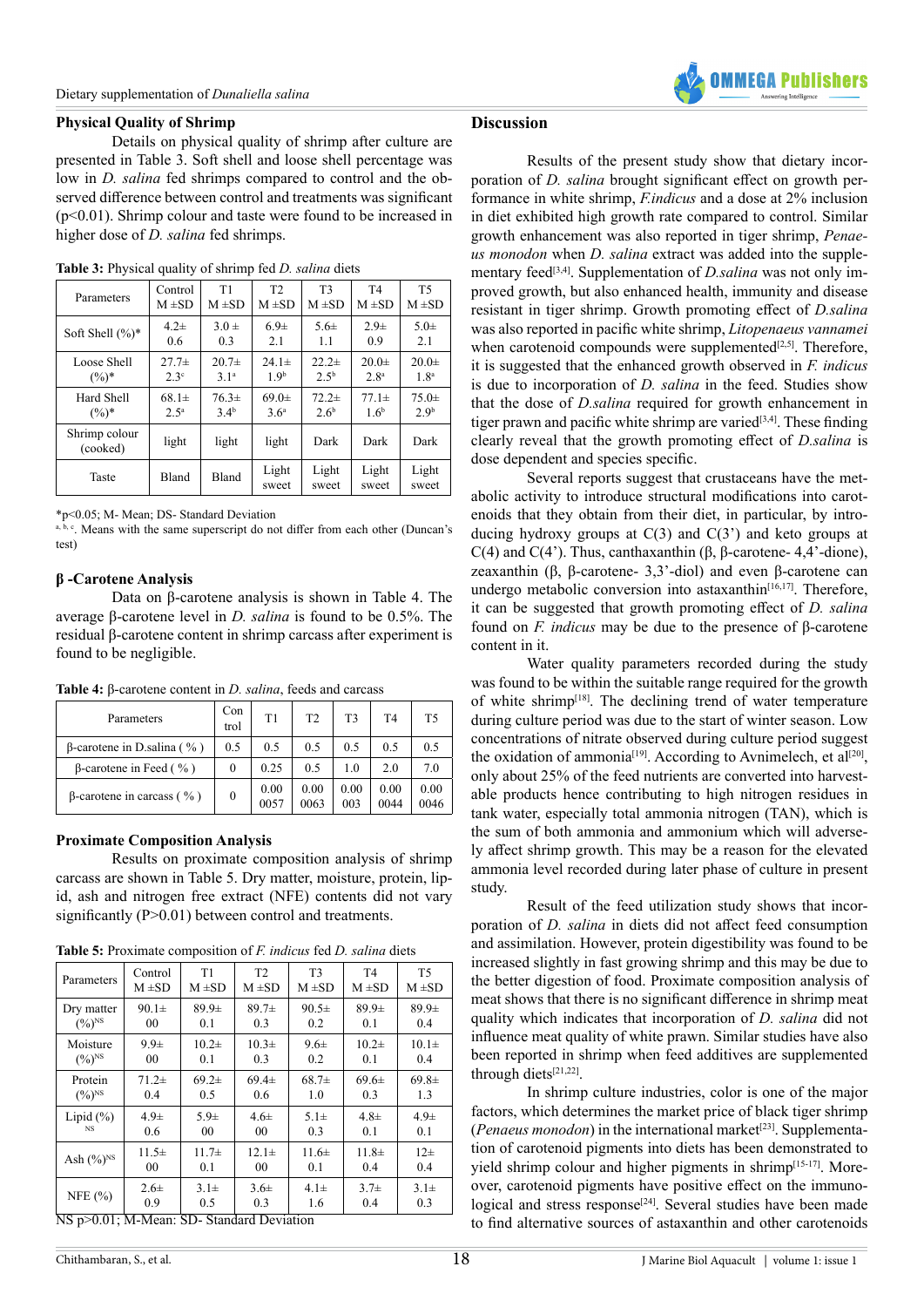such as yeast, *Phaffia sp.* and many species of algae<sup>[25,26]</sup>. In the present study also *D. salina* diet fed shrimp showed better color than that of the control. Therefore, it is strongly opined that *D. salina* has the ability to improve shrimp colour in white shrimp, *F. indicus*.

It is considered that penaeid shrimp cannot biosynthesize carotenoids from mevalonic acid, but can alter dietary carotenoids by oxidation and deposit them in their tissues Tanaka, et al [\[27\]](#page-4-19) reported on the metabolism of carotenoids in kuruma shrimp and suggested that some of the dietary carotenoid pigments such as astaxanthin, β-carotene, isocryptoxanthin, echinenone, canthaxanthin, phoenicoxanthin, zeaxanthin and 4-ketozeaxanthin were converted into astaxanthin in shrimp body. Especially, astaxanthin was the most effective substance for pigmentation in shrimp when compared with β-carotene and canthaxanthin<sup>[\[28\]](#page-4-20)</sup>. However, Chien et al  $[17]$  studied the pigmentation of the black tiger shrimp by feeding the shrimp with diets containing different carotenoid sources, e.g., β-carotene, *Spirulina*, *Phaffia* yeast and krill oil. A marked increase of carotenoid content in the carapace was observed in the group fed with *Spirulina* supplemented diets and suggested that zeaxanthin, which is the major carotenoid in *Spirulina*, was rapidly converted to astaxanthin. Moreover, 125 mg/kg of synthetic β-carotene or 125–175 mg/kg β-carotene extracted from *D. salina* have been reported as a pigment sources in black tiger shrimp and demonstrated that black tiger shrimp has the metabolic ability to converted β-carotene into astaxanthin[\[3\]](#page-4-1). Based on above observations, it is suggested that *F. indicus* has the ability to convert the carotenoid content in *D. salina* and this may be a reason for the better colour development in *F. indicus*.

From previous reports, dietary carotenoids were converted into astaxanthin and deposited in the shrimp body in free form by the association with protein and exists as carotenoprotein and esterifed forms which are predominantly a mono ester and di ester of long-chain fatty acids<sup>[29]</sup>. However, the incorporation of astaxanthin esters in test diets seemed less effective than the free form as reported by $[17]$ . The results of the present study shows that *D. salina* incorporated diet fed shrimp had better colour than that of the control shrimp. Hence it is suggested that the carotene content in *D. salina* plays an important role on pigmentation in white shrimp as in the case of other shrimps.

Result of the present study show that shrimp body composition was not influenced by *D. salina* incorporation. The light sweet taste of treatment shrimp can be correlated to the high saline conditions of the Red Sea water used for culture. HPLC analysis on residual β-Carotene content in meat of experimental shrimp shows that presence of β-carotene content at very low level and it did not show significant difference from that of the control. The enhanced color noticed in the shrimp fed *D. salina*  did not change during cooking and it is suggested that the developed color will not change while cooking. In conclusion, it is suggested that carotene content in *D. salina* play a significant role in enhancing growth and coloration in white shrimp, *F. indicus*.

# **Methods**

The study was conducted for a period of 180 days in fiber glass tanks (500L) at the University Fish Farm at Obhur, Jeddah. There were control and treatment for the study and both

uniform size juvenile  $(4.4 \pm 0.1; 9.2 \pm 0.1)$  cm produced at the Farm Hatchery were stocked at the rate of 20 pieces/tank. Dry powder of D. salina was procured from National Aquaculture Group (Naqua), Jeddah, Saudi Arabia and incorporated at 0.5, 1.0, 2.0, 4.0 and 8.0% in the diet and designated as treatments T1, T2, T3, T4 and T5 respectively. *D. salina* free diet was considered as control. A standard fishmeal based pellet feed (Naqua, Jeddah) having 35% protein in diet was selected for *D. salina*  incorporation and the details of feed ingredients are shown in Table 6. Required quantity of *D. salina* (powder) was thoroughly mixed with soaked feed and extruded out through a pelletizer having  $2m$  in the die. The pellets were then oven dried at  $60^{\circ}$ C and kept it in airtight containers for storage. Feeding was done at 5% of the biomass daily at 6:00 AM, 1 PM and 6 PM. Water exchange was done at the rate of 20% every day. Shrimp were sampled fortnightly to record their total length and weight and the feed quantity was re adjusted after every sampling. Specific growth rate was calculated as Loge W2-Log<sub>e</sub>W1/T2-T1 (where W<sub>2</sub> is the weight of shrimp at time T<sub>2</sub> and W<sub>1</sub> is the weight of shrimp at time T1).Water quality parameters such as temperature, dissolved oxygen, pH and salinity (HAAC, HQ40d multiply portable device meter) were recorded daily. Ammonia (unionized), nitrates  $(NO_3)$  and nitrites  $(NO_2)$  were recorded (HAAC, device colorophotometer – DR 3900) weekly. On  $180<sup>th</sup>$ day, the experiment was terminated and total biomass and survival was calculated.

were laid out in a completely randomized design. Healthy and

| Table 6: Feed ingredients in the supplementary feed |                     |
|-----------------------------------------------------|---------------------|
| $\Gamma_{\alpha\alpha\alpha\alpha}$ dianta          | La a a sua a nati a |

| Ingredients            | Incorporation $(\%)$ |  |  |
|------------------------|----------------------|--|--|
| Fish meal              | 18.00                |  |  |
| Soya meal              | 40.00                |  |  |
| Wheat                  | 31.78                |  |  |
| Fish oil               | 3.50                 |  |  |
| Sea weed powder        | 0.50                 |  |  |
| Mono sodium phosphate  | 0.38                 |  |  |
| Mono calcium phosphate | 0.50                 |  |  |
| Yeast autolyzate       | 0.50                 |  |  |
| Soya lecithin oil      | 2.53                 |  |  |
| Anti-oxidant           | 0.10                 |  |  |
| Anti-mould             | 0.15                 |  |  |
| Binder                 | 1.00                 |  |  |
| Vitamin premix         | 0.35                 |  |  |
| Mineral premix         | 0.25                 |  |  |
| DL Methionine          | 0.27                 |  |  |
| Vitamin C              | 0.14                 |  |  |
| Lysine (Amino acid)    | 0.05                 |  |  |
| Total (g)              | 100                  |  |  |
|                        |                      |  |  |

A short term laboratory experiment was conducted in fiber glass tanks (50 liter) using 10 shrimps (10.0  $\pm$  1.2 g) for 30 days to assess the feed intake, conversion efficiency, and apparent protein digestibility of the control and treatment shrimp. For this, shrimp were collected from the experimental tanks and provided with weighed amount of feed for 2 hours daily between 7.00 am and 7:00 pm. The unconsumed feed and fecal matter were siphoned out separately after 1hour of feeding. The pooled,